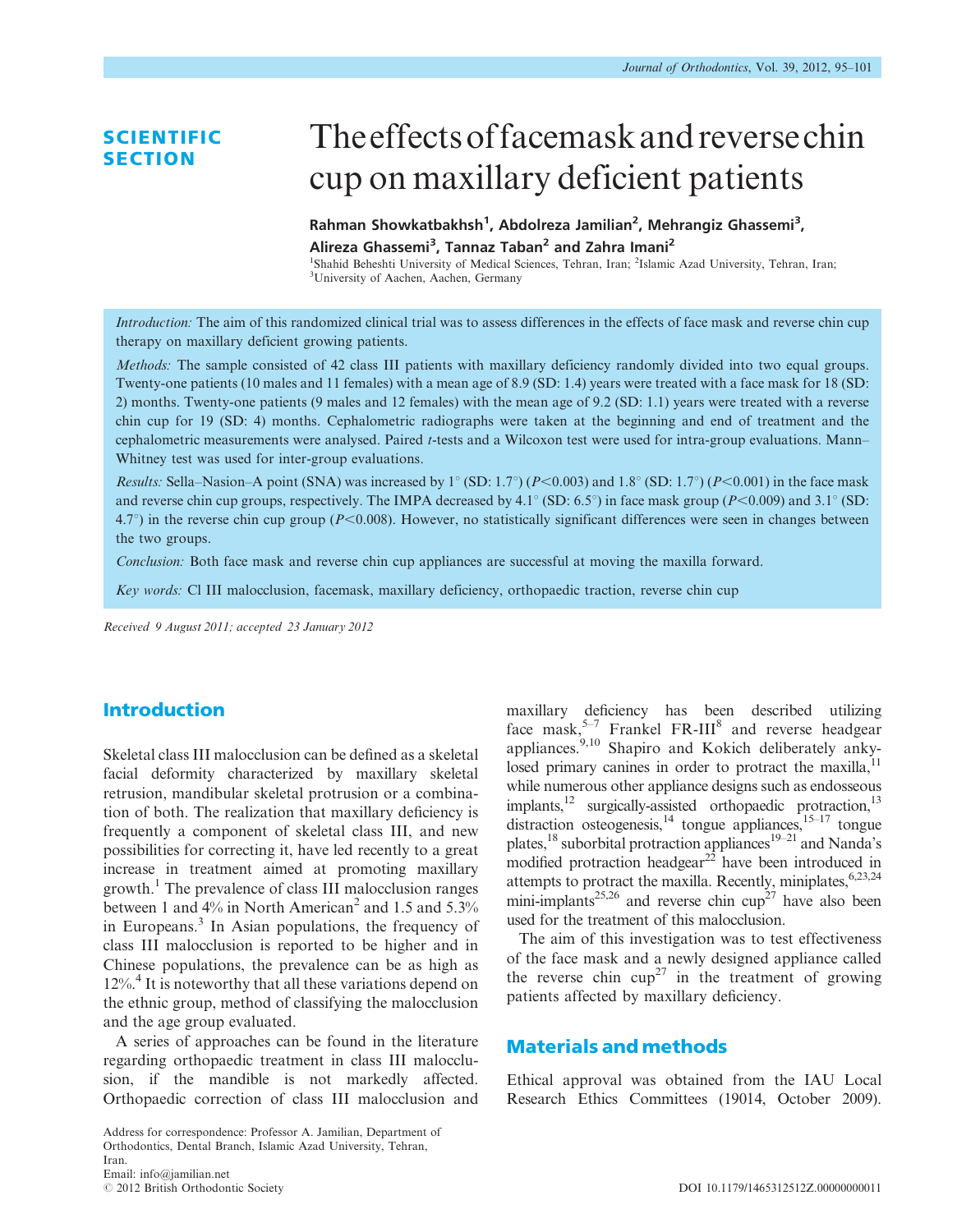

Figure 1 Lateral intra-oral view of upper removable appliance which connects to facemask

Informed written consent was obtained from each patient and a parent or guardian. A sample size calculation was carried out on the basis of the difference in means and standard deviation of the changes in SNA from previous studies, similar in nature to the current one,  $28-30$  in which changes of SNA were  $0.7^{\circ}$  (SD: 0.6). For an alpha level of 0.05, a sample size of 20 per group was necessary to achieve a power of 0.90. Considering these studies, following published guidelines $31$  and considering probable drop outs, an optimal sample size of 42 patients was chosen for this study.

The following inclusion criteria were used:

- Sella–Nasion–A point (SNA)  $\leq 80^\circ$ ; Sella–Nasion–B point (SNB)  $\leq 80^\circ$ ; A point–Nasion–B point (ANB)  $\leq 0$ <sup>o</sup>;
- class III molar relationship;
- no mandibular shift;
- negative overjet;
- no congenital disease or endocrine disorders;
- no previous orthodontic treatment and surgical intervention.

An unstratified subject allocation sequence was generated by computer program (Etcetra Version 2.59); random numbers were generated and assignment was carried out by one of the investigators, thus concealing allocation from the clinician until the time of the appointment at which the appliance was to be placed. The treating clinician was blinded from the randomization procedure, but because of clear differences in appliance design, blinding was not possible during the treatment period.

Participants were allocated to one of two groups:

• Group I: received a Multi-Adjustable face mask<sup>®</sup> (Ortho Technology Inc., Tampa, FL, USA) and a fully anchoraged removable appliance in the upper jaw. The upper removable appliance had two Adams clasps on the permanent first molars, two C clasps on the primary canines, and two C clasps on the



Figure 2 Frontal intra-oral view of upper removable appliance which connects to facemask

permanent central incisors. If necessary, the number of C clasps and Adams clasps could be increased for anchorage reinforcement. Two hooks were mounted on the right and left buccal segments. Two orthodontic latex elastics  $(5/16)$ , medium size) connected the hooks of the upper removable appliance to the horizontal crossbar of the face mask in order to deliver approximately 500 g of force (Figures 1 and 2). The patients were instructed to wear the appliance full-time except for eating, contact sports and tooth brushing.

• Group II: received the reverse chin cup.<sup>27</sup> This upper removable appliance had two Adams clasps on the permanent first molars, two C clasps on the primary canines and two other C clasps on the permanent central incisors. If necessary, the number of C clasps and Adams clasps could be increased for anchorage reinforcement. A porous acrylic chin cup with two vertical arms (1 mm stainless steel) was fabricated for each individual patient. The end of each arm was bent to form a hook. Two orthodontic latex elastics  $(5/16)$ , heavy size) connected the hooks of the palatal canine area of the upper removable appliance to the hooks of reverse chin cup in order to deliver approximately 500 g of force on each side. A high pull head cap was used to hold the reverse chin cup (Figures 3–5). The patients were instructed to wear the appliance full-time except for eating, contact sports and tooth brushing.

Lateral cephalograms, panoramic radiographs, photographs and study casts of the patients in both groups were taken before (T1) and after (T2) treatment. SNA, SNB, ANB, Upper I to SN, ANS–PNS, to SN, Go–Gn, Jarabak ratio, Upper I to ANS–PNS, Go–Gn to Sn and IMPA were measured. The radiographs of each patient were measured before and after treatment by one trained clinician. The reliability of the measurements was determined by randomly selecting 10 cephalograms at the beginning and end of treatment from each group.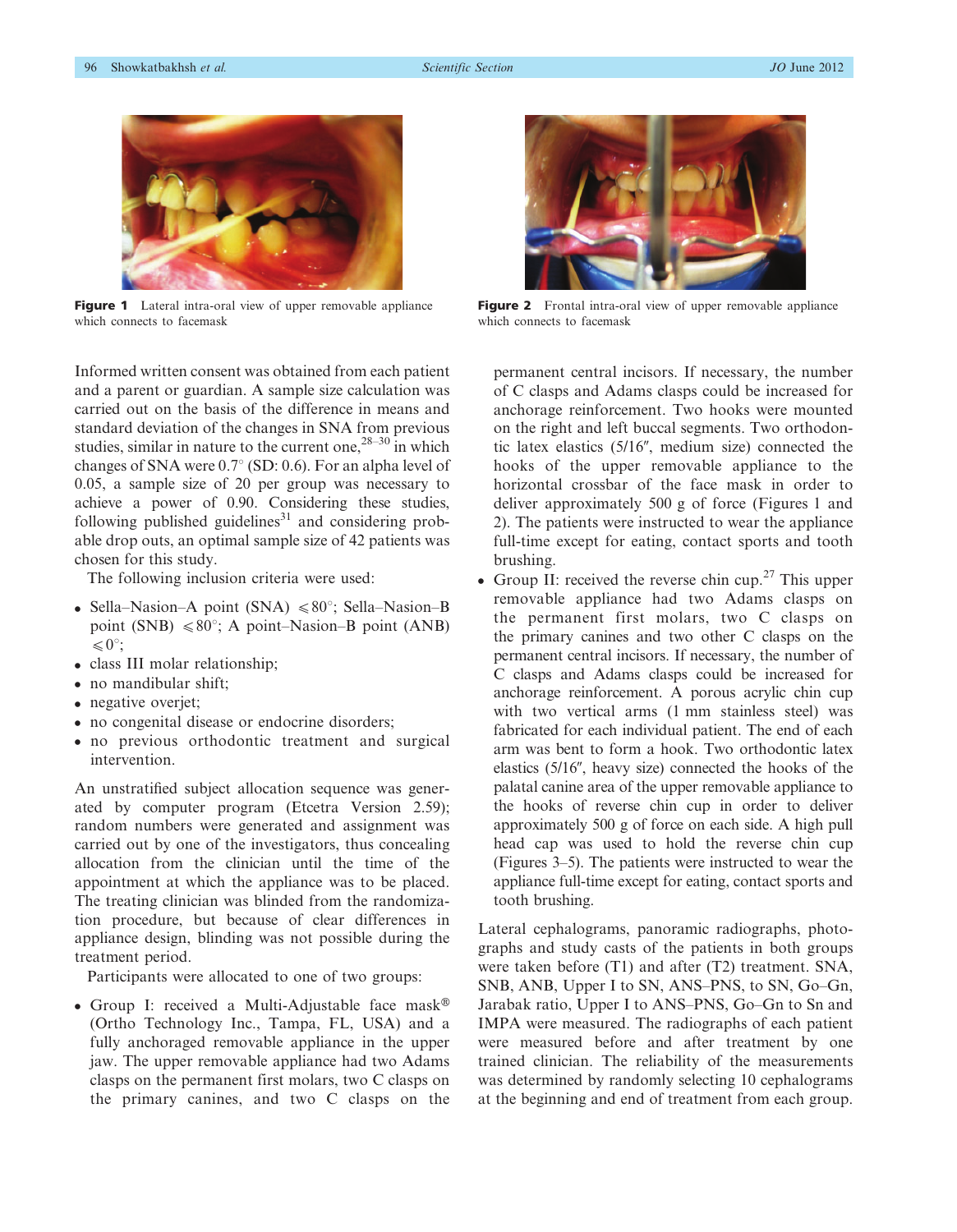

Figure 3 Lateral extra-oral view of reverse chin cup



Figure 5 Frontal intra-oral view of upper removable appliance which connects to reverse chin cup

They were traced twice by the same trained clinician on two separate occasions after a 1-month interval. Paired t-test showed no statistically significant differences between the two measurements.

An intra-class correlation coefficient was also calculated to assess test/re-test reliability, the results of which revealed a kappa value of 0.84, which is considered excellent. The level of statistical significance was set at  $P<0.05$ .

Data were tested for normality and appropriate statistical tests were applied (Table 1). Paired  $t$ -tests were used for intra group evaluation if the distribution was normal; otherwise, a Wilcoxon test was used. t-test



Figure 4 Frontal extra-oral view of reverse chin cup

was used to compare the data between the two groups if the distribution was normal; otherwise, a Mann– Whitney test was used.

## **Results**

A total of 42 patients (19 males and 23 females) were recruited to the study. A CONSORT diagram showing the flow of patients through the trial is provided in Figure 6. There were 21 patients (10 males and 11 females), with a mean age of 8.9 (SD: 1.4) years treated using the face mask. The active treatment time was 18 (SD: 2) months. There were 21 patients (nine males and 12 females), with a mean age of 9.2 (SD: 1.1) years treated using the reverse chin cup. The active treatment time was 19 (SD: 4) months.

The results of the cephalometric analysis are shown in Tables 2 and 3. Analysis using paired t-test and Wilcoxon test showed that the SNA in the face mask group increased by  $1^\circ$  (SD: 1.7) from 76.6 $^\circ$  (SD: 2.8) to 77.6 $^\circ$ (SD: 3.2) ( $P<0.003$ ) and ANB increased from  $-1.1^{\circ}$  (SD: 1.5) to  $0.5^{\circ}$  (SD: 2.4) (P<0.001). The changes in SNB were not significant. IMPA showed a decrease of  $4.1^{\circ}$ (SD: 6.5) from  $91.1^{\circ}$  (SD: 6.4) to  $87^{\circ}$  (SD: 5.6) (P<0.009) (Table 2). In the reverse chin cup group, SNA increased by 1.8 $\degree$  (SD: 1.7) from 75.8 $\degree$  (SD: 2.6) to 77.6 $\degree$  (SD: 2.9)  $(P<0.001)$ , and ANB increased by 1.4° (SD: 1.5) from  $-1.4^{\circ}$  (SD: 1.9) to 0° (SD: 2.2) (P<0.001). SNB showed a non-significant change. IMPA was decreased by  $3.1^{\circ}$  (SD: 4.7) from 89.7 $\textdegree$  (SD: 6.2) to 86.6 $\textdegree$  (SD: 6.4) (P<0.008) (Table 2).

In the inter-group evaluation, *t*-test and Mann–Whitney test showed no statistically significant differences between the cephalometric measurements of the two groups (Table 3).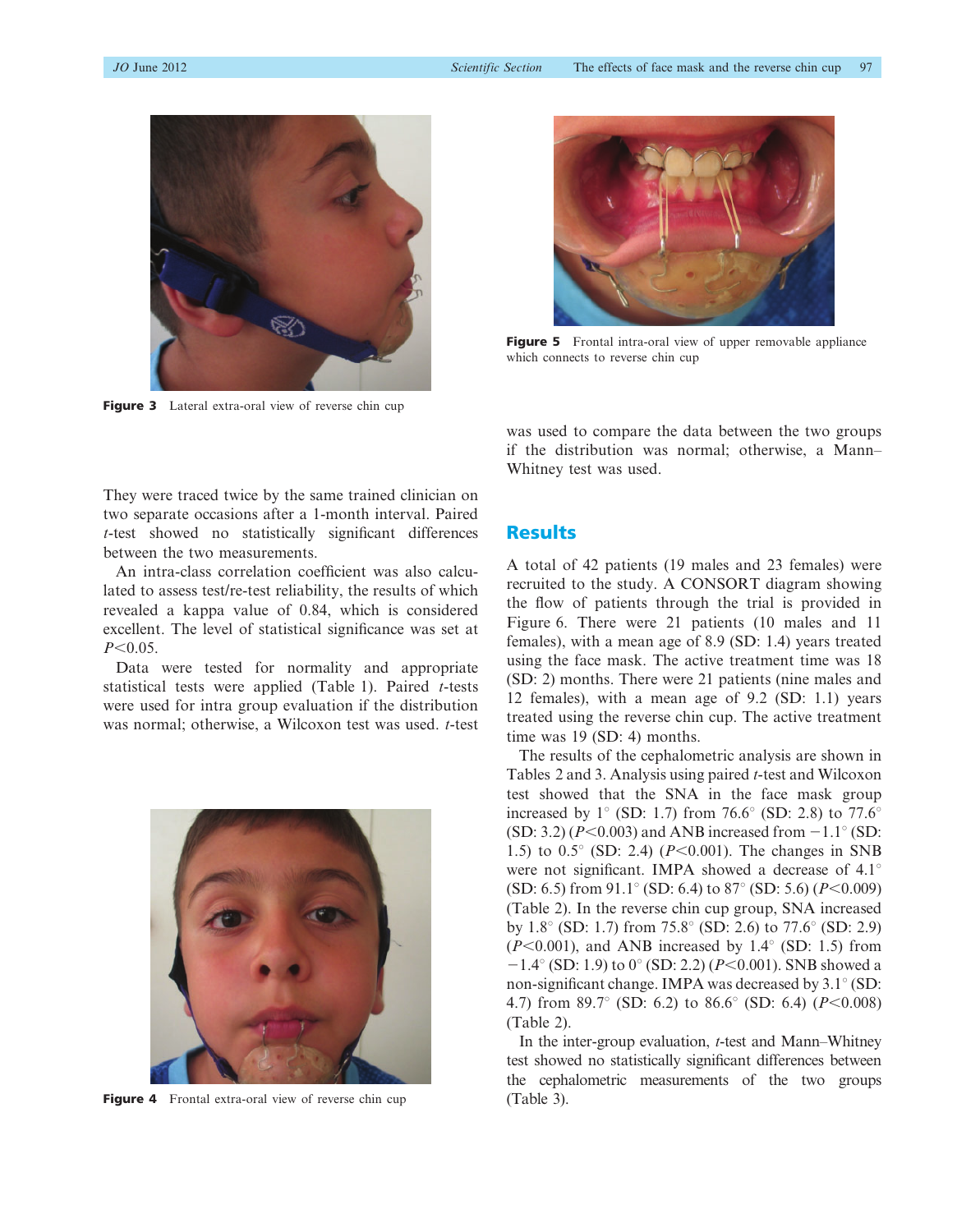#### **CONSORT 2010 Flow Diagram**



Figure 6 CONSORT flow diagram of subjects through each stage of the study

| Cephalometric variables | Definition                                                                                    |
|-------------------------|-----------------------------------------------------------------------------------------------|
| $SNA(^{\circ})$         | The angle between the anterior cranial base (sella to nasion) and NA (nasion to point A) line |
| SNB $(^\circ)$          | The angle between the anterior cranial base (sella to nasion) and NB (nasion to point B) line |
| ANB $(^\circ)$          | The angle between the NA and NB lines                                                         |
| U1 to SN $(^\circ)$     | The angle between long axis upper central incisor and anterior cranial base                   |
| $ANS-PNS$ (mm)          | Anterior nasal spine-posterior nasal spine                                                    |
| Palatal–SN $(°)$        | The angle between palatal plane and SN                                                        |
| $GoGn$ (mm)             | The distance between gonion and gnathion                                                      |
| Jarabak ratio $(\%)$    | The ratio between posterior and anterior face heights; S-Go/N-Me                              |
| U1 to palatal $(°)$     | The angle between long axis upper central incisors and palatal plane                          |
| Inclination angle       | The angle formed between a perpendicular line to soft tissue nasion and palatal plane         |
| $GoGn-SN$ ( $\degree$ ) | Mandibular plane angle                                                                        |
| IMPA $(°)$              | The angle between the long axis of the lower central incisor and mandibular plane             |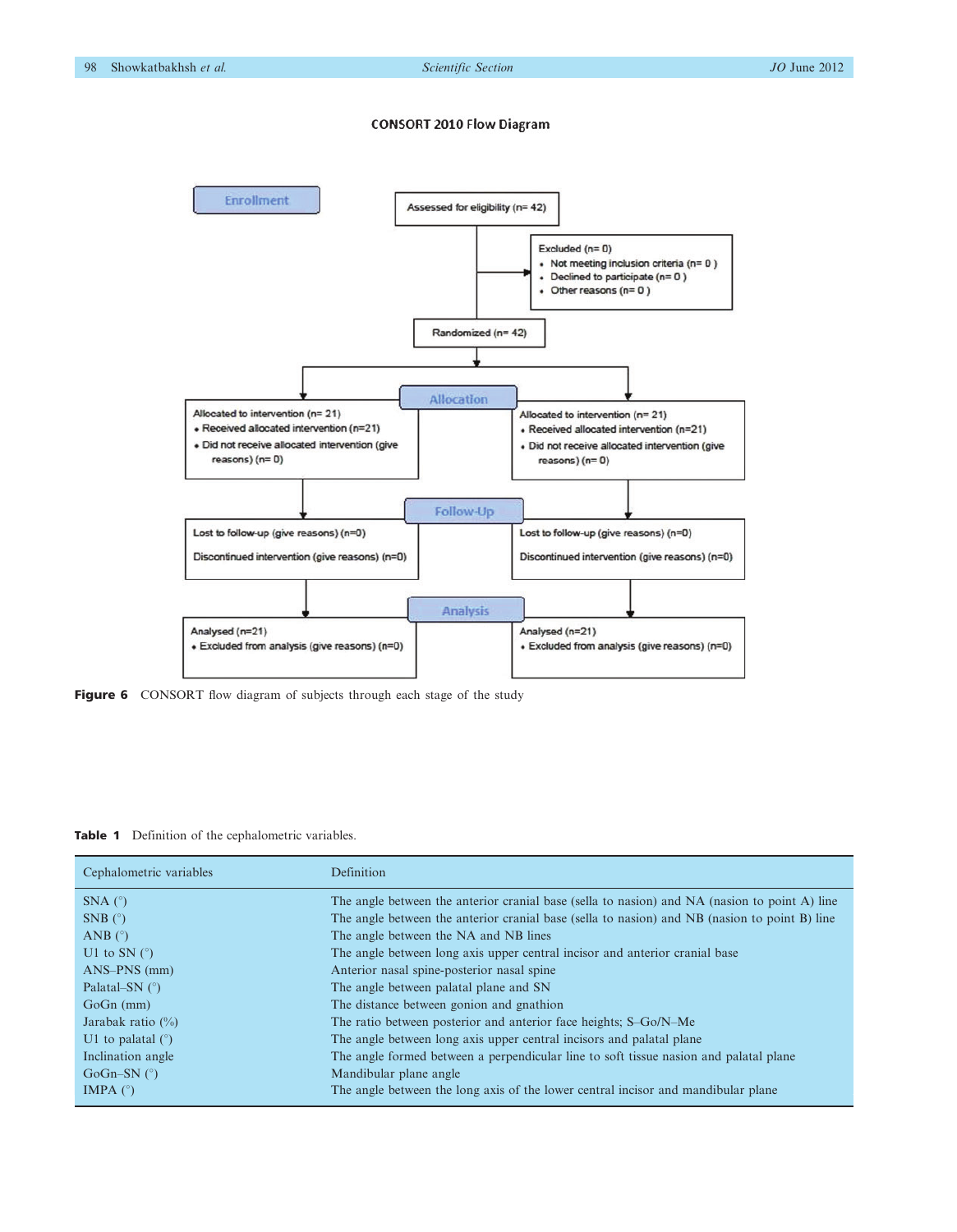| Cephalometric measurement | Groups      | Pre-treatment mean | SD             | Post-treatment mean | <b>SD</b> | $P$ value |
|---------------------------|-------------|--------------------|----------------|---------------------|-----------|-----------|
| $SNA$ ( $\degree$ )       | Face Mask   | 76.6               | 2.8            | 77.6                | 3.2       | 0.003     |
|                           | R. Chin Cup | 75.8               | 2.6            | 77.6                | 2.9       | 0.001     |
| SNB $(°)$                 | Face Mask   | 77.8               | 2.2            | 77.3                | 2.6       | 0.100     |
|                           | R. Chin Cup | 77.2               | 2.3            | 77.5                | 2.5       | 0.300     |
| ANB $(°)$                 | Face Mask   | $-1.1$             | 1.5            | 0.5                 | 2.4       | 0.001     |
|                           | R. Chin Cup | $-1.4$             | 1.9            | $\Omega$            | 2.2       | 0.001     |
| U1 to SN $(^\circ)$       | Face Mask   | 98.1               | 9.2            | 104.3               | 5.2       | 0.001     |
|                           | R. Chin Cup | 101                | 10.4           | 105.1               | 6.9       | 0.050     |
| $ANS-PNS$ (mm)            | Face Mask   | 44.3               | $\overline{3}$ | 46.3                | 3.7       | 0.020     |
|                           | R. Chin Cup | 45.9               | 3.6            | 46.9                | 2.9       | 0.100     |
| Palatal-SN°               | Face Mask   | 9.8                | 2.8            | 10                  | 3.8       | 0.800     |
|                           | R. Chin Cup | 10.3               | 4.4            | 10                  | 3.3       | 0.600     |
| $GoGn$ (mm)               | Face Mask   | 62.9               | 3.9            | 64.4                | 3.5       | 0.090     |
|                           | R. Chin Cup | 67.5               | 5.9            | 69.1                | 4.5       | 0.100     |
| Jarabak ratio $(\%)$      | Face Mask   | 62.8               | 5.3            | 63.6                | 5.6       | 0.070     |
|                           | R. Chin Cup | 62.7               | 5.2            | 63.7                | 3.7       | 0.030     |
| U1 to palatal $(°)$       | Face Mask   | 107.7              | 10.1           | 114.7               | 5.9       | 0.003     |
|                           | R. Chin Cup | 111                | 11.1           | 115                 | 7.1       | 0.050     |
| Inclination angle         | Face Mask   | 83.1               | 2.8            | 82.9                | 3.6       | 0.700     |
|                           | R. Chin Cup | 82.4               | 4.2            | 83.1                | 3.1       | 0.200     |
| GoGn-SN $(^{\circ})$      | Face Mask   | 33.6               | 5.5            | 33.3                | 5.8       | 0.400     |
|                           | R. Chin Cup | 35.5               | 5.5            | 34.2                | 5.2       | 0.009     |
| IMPA $(°)$                | Face Mask   | 91.1               | 6.4            | 87                  | 5.6       | 0.009     |
|                           | R. Chin Cup | 89.7               | 6.2            | 86.6                | 6.4       | 0.008     |

Table 2 Pre- and post-treatment measurements of the Face mask and Reverse Chin Cup groups.

# **Discussion**

The present study has indicated that treatment with a face mask or reverse chin cup appliance might have the following effects: (1) forward movement of the maxilla; and (2) forward movement of the maxillary dentition and lingual movement of the mandibular incisors.

In view of the high frequency of maxillary retrusion, maxillary advancement by reverse headgear has been considered a major treatment option in young patients.<sup>10</sup> The aim of these orthopaedic approaches is to provide a more favourable environment for normal growth, as well as an improvement in the occlusal relationship. $21$  Face mask therapy has become a common technique used to

Table 3 Comparison of cephalometric changes between Facemask and Reverse Chin Cup groups.

| Cephalometric measurements | Facemask mean  | <b>SD</b> | Reverse Chin Cup mean | <b>SD</b> | Confidence interval | $P$ value |
|----------------------------|----------------|-----------|-----------------------|-----------|---------------------|-----------|
| $SNA$ $(°)$                |                | 1.7       | 1.8                   | 1.7       | $\cdots$            | 0.07      |
| SNB $(^\circ)$             | $-0.5$         | 1.2       | 0.3                   | 1.6       | $\sim$ $\sim$       | 0.07      |
| ANB $(^\circ)$             | 1.6            | 1.5       | 1.4                   | 1.5       | $\sim$ $\sim$       | 0.30      |
| U1 to SN $(^\circ)$        | 6.2            | 7.1       | 4.1                   | 8.8       | $-7.2 - 2.8$        | 0.10      |
| $ANS-PNS$ (mm)             | $\overline{2}$ | 3.5       |                       | 2.5       | $\sim$ $\sim$       | 0.40      |
| Palatal–SN $(°)$           | 0.2            | 2.9       | $-0.3$                | 2.7       | $\cdots$            | 0.90      |
| $GoGn$ (mm)                | 1.5            | 2.1       | 1.6                   | 4.5       | $-2.6-(2.9)$        | 0.90      |
| Jarabak ratio $(\%)$       | 0.8            | 2.1       |                       | 1.8       | $\mathbf{1}$        | 0.60      |
| U1 to palatal $(°)$        | $\overline{7}$ | 9.4       | $\overline{4}$        | 8.7       | $-8.6 - 2.6$        | 0.10      |
| Inclination angle          | $-0.2$         | 2.7       | 0.7                   | 2.7       | $\cdots$            | 0.40      |
| $GoGn-SN$ ( $°$ )          | $-0.3$         | 1.6       | $-1.3$                | 2.1       | $\cdots$            | 0.20      |
| IMPA $(°)$                 | $-4.1$         | 6.5       | $-3.1$                | 4.7       | $\cdots$            | 0.90      |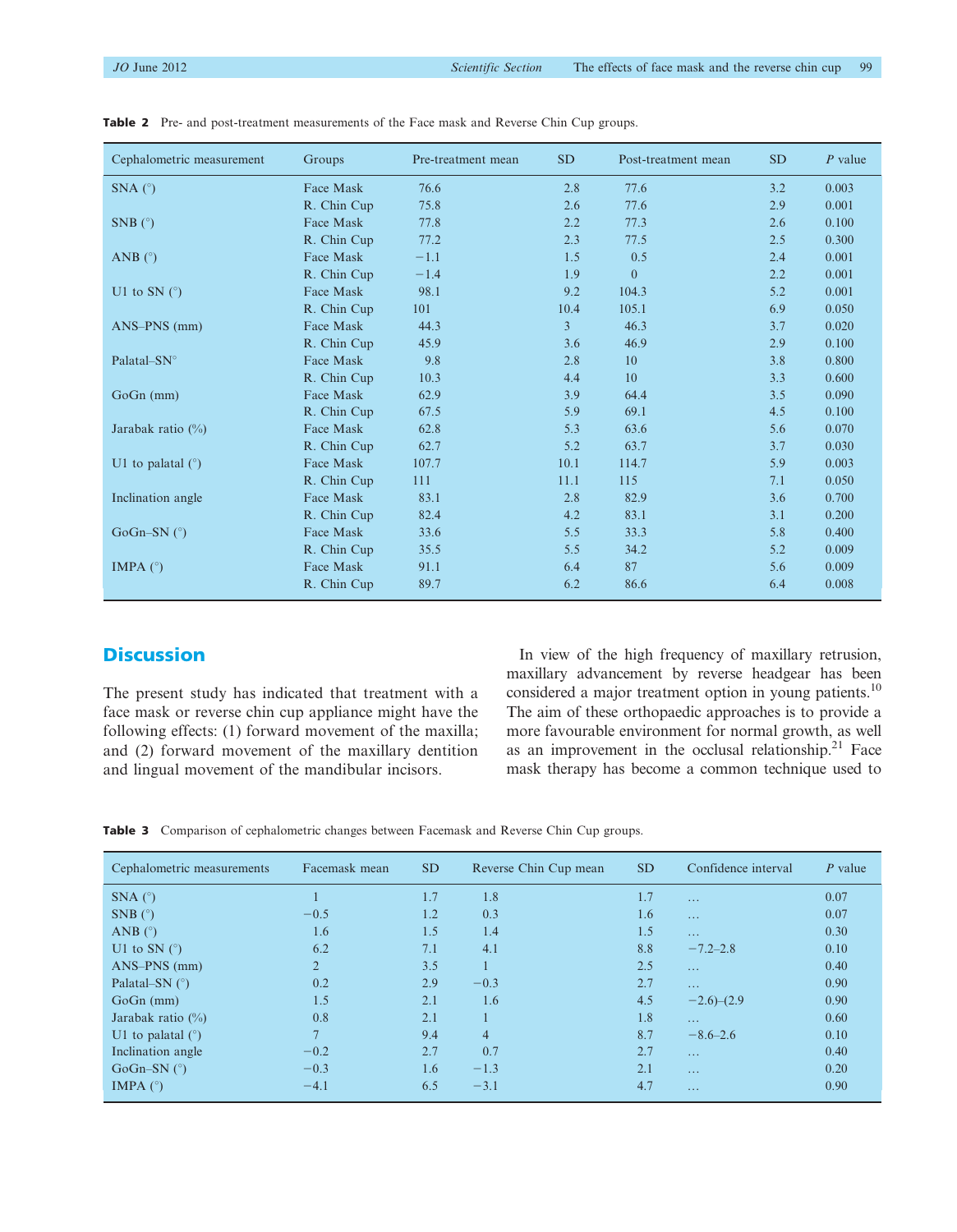correct the developing class III malocclusion. $32,33$  An electronic search in the literature reveals copious investigations relating to face masks and their effects on the nasomaxillary complex. In addition, experimental studies constantly demonstrate pronounced forward movement of the maxilla due to heavy and continuous protraction forces of via a face mask. $34-36$  Face mask therapy is recommended to begin before the age of 8 years for maximal effect.<sup>37</sup> However, one of the problems with the face mask is the bulky size and shape, which make it a discouraging choice for children, which can be associated with discomfort. This discomfort, along with the embarrassment caused by the large size, especially at school in front of other peers, potentially reduces compliance. For most young children, protraction headgear is a more acceptable method for the treatment of maxillary deficiency.<sup>37</sup> The protraction headgear used in this study was a reverse chin  $cup^{19}$  which is similar to a chin support with cranial straps.<sup>38</sup> A porous acrylic chin pad was used in order to allow better ventilation to reduce skin irritation. The reverse chin cup is not a small appliance by itself; however, it is smaller than the face mask. Moreover, it lacks the forehead rest of the face mask.

The major goal of both treatment modalities was to correct the jaw discrepancy; however, tooth movement is inevitable when force is applied via the dentition. In addition, in both groups, the pressure of the chin cup caused a decrease in the IMPA. These findings are similar to other studies, which indicate that the usual effects of conventional face mask therapy on the dentition include proclination of the maxillary incisors, and retroclination of the mandibular incisors.<sup>10,33,39–42</sup> However, miniplates and mini-implants combined with class III elastics do not cause retroclination of the lower incisors.<sup>6,26</sup> The reason for this difference is that mini-plates and miniimplants combined with class III elastics utilise bone anchorage; thus, they do not exert any pressure on the lower incisors. The force applied on the face mask is not completely transferred to the chin, part of it being counteracted by forehead anchorage and resulting in less backward rotation of the maxilla. However, the force associated with the reverse chin cup is transferred completely to the chin and causes more backward rotation of the mandible. Although the origin of force application varies between the face mask and reverse chin cup, they are very similar because in both of them orthopaedic force is directed  $30^{\circ}$  downward and forward from the occlusal plane.

The treatment methods used in this study were for the correction of skeletal problems. Therefore, when the active treatment was finished, patients were instructed to wear the appliances only at nights to act as a retainer. The process will continue until the permanent dentition.

Once in the permanent dentition, further treatment will be continued with the use of fixed appliances.

## **Conclusions**

- Facemask and reverse chin cup therapy is able to produce forward movement of the maxilla in the growing child.
- Both appliances were also associated with lingual tipping of the lower incisors and labial tipping of the uppers.

## **Contributors**

Rahman Showkatbakhsh was responsible for study design, administration and writing the manuscript. Abdolreza Jamilian was responsible for the study concept, treatment, data interpretation and writing the manuscript. Mehrangiz Ghassemi was responsible for statistical analysis, data interpretation, critical revision and final approval of the article. Alireza Ghassemi was responsible for sample randomization, statistical analysis, data interpretation, critical revision and final approval of the article. Tannaz Taban was responsible for recruitment of participants and data collection; analysis; and drafting. Zahra Imani was responsible for recruitment, obtaining ethical approval, and drafting. Abdolreza Jamilian is the guarantor.

## References

- 1. Proffit WR, Fields HW, Sarver DM. Orthodontic treatment planning: limitations, controversies, and special problems. In Proffit WR, Fields HW, Sarver DM (eds.). Contemporary Orthodontics. St Louis, MO: Mosby Elsevier, 2007, 268–327.
- 2. Proffit WR, Fields HW, Jr, Moray LJ. Prevalence of malocclusion and orthodontic treatment need in the United States: estimates from the NHANES III survey. Int J Adult Orthodon Orthognath Surg 1998; 13: 97–106.
- 3. Ingervall B, Mohlin B, Thilander B. Prevalence and awareness of malocclusion in Swedish men. Comm Dent Oral Epidemiol 1978; 6: 308–14.
- 4. Lew KK, Foong WC. Horizontal skeletal typing in an ethnic Chinese population with true Class III malocclusions. Br J Orthod 1993; 20: 19–23.
- 5. Delaire J. Maxillary development revisited: relevance to the orthopaedic treatment of Class III malocclusions. Eur J Orthod 1997; 19: 289–311.
- 6. Cevidanes L, Baccetti T, Franchi L, McNamara JA, Jr, de Clerck H. Comparison of two protocols for maxillary protraction: bone anchors versus face mask with rapid maxillary expansion. Angle Orthod 2010; 80: 799–806.